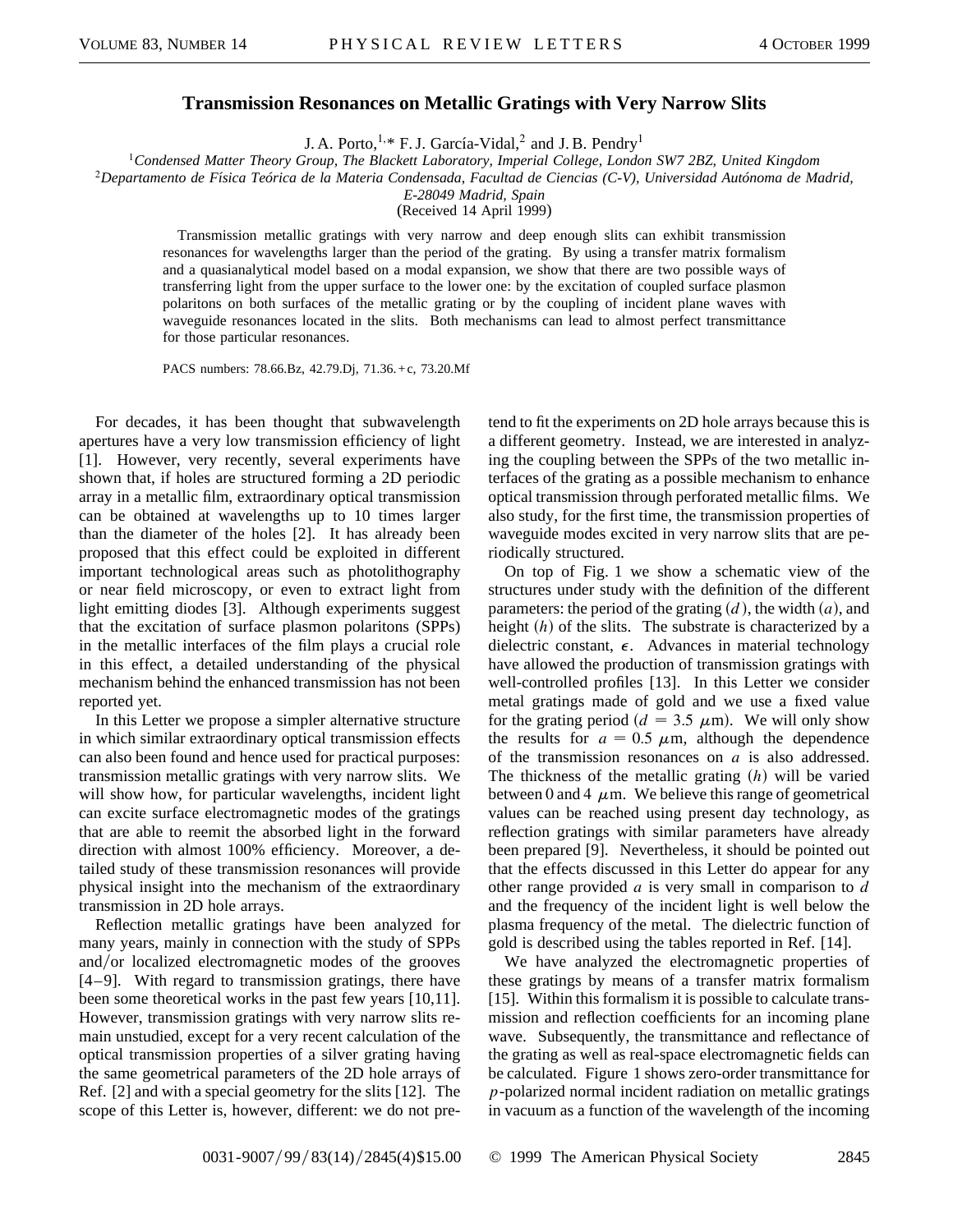

FIG. 1. Top: Schematic view of the lamellar transmission metallic gratings studied in this paper (see text). Zero-order transmittance for a normal incident plane wave calculated by means of the transfer matrix formalism for lamellar metal gratings in vacuum ( $d = 3.5 \mu$ m,  $a = 0.5 \mu$ m) for different values of the grating height  $(h)$ , ranging from 0.2 to 4.0  $\mu$ m.

plane wave. The grating height  $(h)$  is varied in these calculations from 0.2 to 4  $\mu$ m. As can be seen in Fig. 1a, for deep enough gratings ( $h \ge 0.6 \mu$ m) a remarkable transmission peak appears for a wavelength slightly larger than the grating period (in this case,  $3.5 \mu$ m). This transmission peak moves to larger wavelengths as the grating height increases, whereas its linewidth is broadened. And, as illustrated in Fig. 1b, subsequent peaks emerge for deeper gratings.

In order to analyze the physical origin of these transmission resonances, we have also developed an approximated modal method. We incorporate two main simplifications to the exact modal method reported in [16]. First, as the frequency regime we are interested in is below the plasma frequency of the metal, surface-impedance boundary conditions [10] are imposed on the metallic boundaries, except on the vertical walls of the slits which are treated as perfect metal surfaces. Second, we consider only the fundamental eigenmode in the modal expansion of the electric and magnetic fields inside the slits, which is justified in the

limit where the wavelength of light is much larger than the width of the slits. Within this single-mode approximation, the two field amplitudes inside the slits (the one associated with the  $e^{ik_0z}$  wave and the other with the  $e^{-ik_0z}$  wave) are proportional to  $1/D$ , where the denominator *D* is given by  $(1 + m)$   $\angle$  1  $1$  $(1 + m)$ <sub>ik</sub> $l_a$ <sup>ik<sub>0</sub>h</sup>

$$
D = [1 - (1 + \eta)\phi][1 - (1 + \eta)\psi]e^{ik_0h}
$$

$$
- [1 + (1 - \eta)\phi][1 + (1 - \eta)\psi]e^{-ik_0h}, (1)
$$

with  $k_0 = 2\pi/\lambda$ ,  $\eta = \epsilon_{\text{metal}}^{-1/2}$ , and  $\psi$  given by the following sum:

$$
\psi = \frac{a}{d} \epsilon \sum_{m=-\infty}^{\infty} \frac{[\operatorname{sinc}(\frac{k_0 \gamma_m a}{2})]^2}{(\epsilon - \gamma_m^2)^{1/2} + \epsilon \eta}, \qquad (2)
$$

where  $\epsilon$  is the dielectric constant of the substrate,  $\operatorname{sinc}(\xi) \equiv \sin(\xi)/\xi$ , and  $\gamma_m = \sin\theta + m\frac{\lambda}{d}$  is associated with the *m*th diffraction order. The quantity  $\phi$  is also given by Eq. (2) but with  $\epsilon = 1$ . It can be shown that zero-order transmittance is just inversely proportional to  $|D|^2$  and hence transmission spectrum of the grating is completely governed by the behavior of the denominator *D*. Moreover, we have found that there is a close correspondence between the maxima of zero-order transmittance and spectral positions of the zeros of the imaginary part of  $D$ ,  $\Im(D)$ . This result allows us to analyze the nature of the electromagnetic modes responsible for the transmission resonances shown in Fig. 1 just by studying the zeros of  $\Im(D)$  as given by Eq. (1). Also, by varying the angle of incidence  $\theta$  we can calculate the photonic band structure,  $\omega(k_x)$ , of these surface excitations. In Fig. 2a we show the photonic band structure for a grating in vacuum ( $\epsilon = 1$ ) and  $h = 0.6 \mu$ m (black dots) and, for comparison, the energetic positions of the SPP excitation for a nearly flat metal surface (gray dots). Note that, due to the range of photon energies we are analyzing, these SPP frequencies almost coincide with the energetic positions of the Rayleigh anomalies [4]. As can be seen in the inset of Fig. 2a, a very narrow band gap between the first and second bands appears in the spectrum. The lower branch at  $k_x = 0$  is associated with the transmission peak at  $\lambda$  close to  $d$  in Fig. 1a. Its close proximity to the energy of SPP bands suggests that this transmissive mode is associated with the excitation of an electromagnetic mode with a SPP character in each surface (top and bottom) of the grating. From now on, we name this kind of resonances as *coupled SPPs.* As *h* is increased, new bands, as we will show later are associated with waveguide modes of the slits, appear in the spectrum. This can be seen in Fig. 2b which shows that for  $h = 3 \mu m$  a flat band is present at  $\omega = 0.17 \text{ eV}$ . This localized mode is responsible for the transmission peak located at  $\lambda = 7.5 \mu m$  (see Fig. 1b). The other transmission resonance obtained for  $h = 3 \mu m$  at  $\lambda \approx 4 \mu m$ corresponds to the lower branch of the first band gap. Therefore we conclude that transmission resonances appearing in Fig. 1 are due mainly to the excitation of two types of electromagnetic modes: coupled SPPs for  $\lambda \approx d$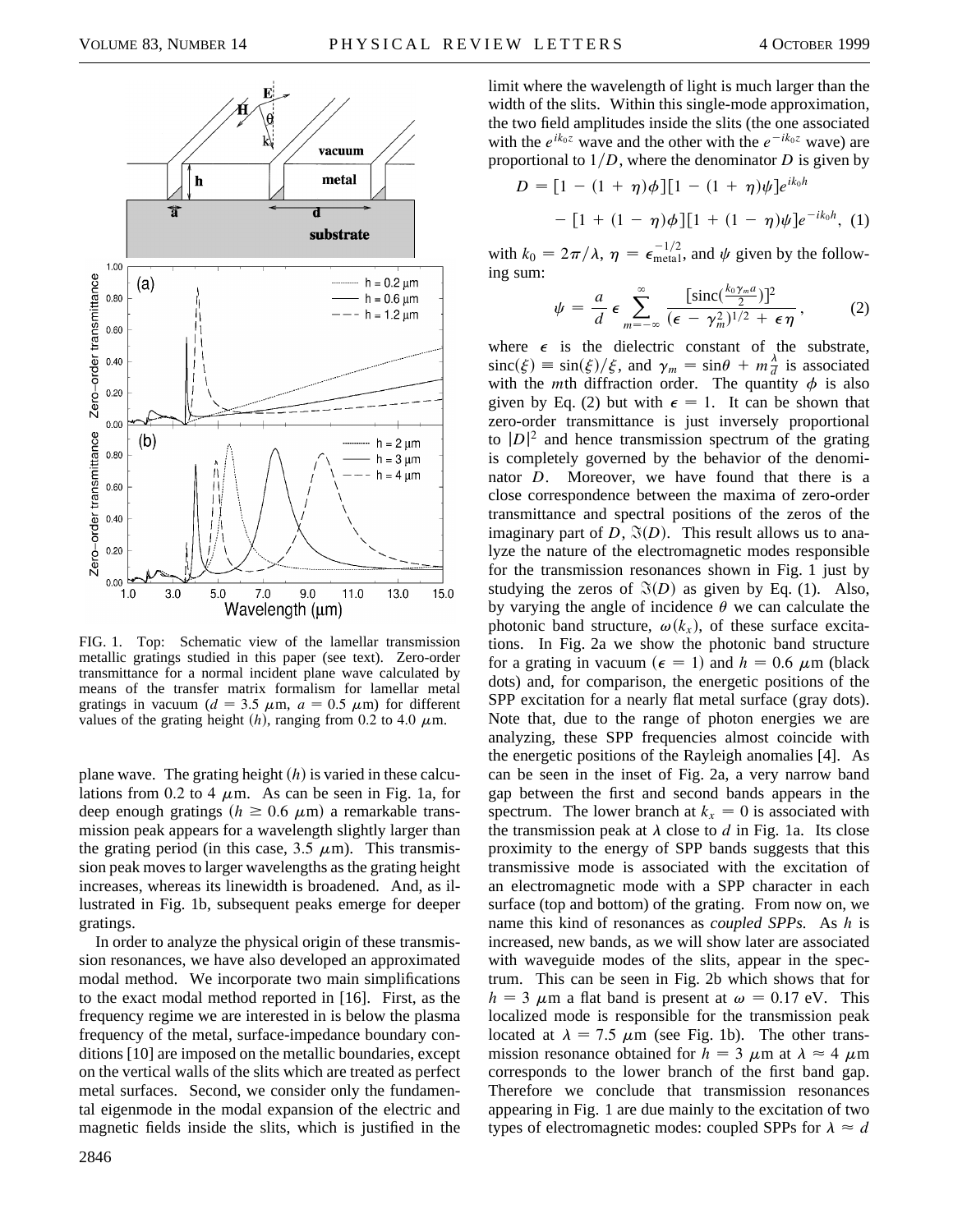

FIG. 2. Photonic band structure (black dots) of the surface plasmons responsible for the transmission resonances appearing at (a)  $h = 0.6 \mu m$  and (b)  $h = 3 \mu m$ . In the same figure we plot the energetic positions (gray dots) of SPPs in the limit  $h \rightarrow 0$ . These bands are calculated using the simplified modal method. In the inset of (a) we show a closed-up picture of the opening of the first band gap for this case.

and waveguide resonances for  $\lambda \gg d$ . Besides, a totally different dispersion relation for these two types of modes is clearly seen in Fig. 2. Then, transmittance associated with coupled SPPs will show a strong dependence on  $\theta$ , whereas for waveguide resonances the transmission will be almost independent of  $\theta$ .

Using the simplified modal method, we have also studied in detail the behavior of transmission resonances as a function of the width of the slits, *a*. The main results of our analysis are the following: for the case of transmission resonances linked to coupled SPPs a minimum value of *a* is needed in order to couple SPPs of each surface of the grating and hence to excite the corresponding transmissive mode. Above this threshold (whose value depends on the depth of the slits and, for  $h = 0.6 \mu$ m, is about 0.2  $\mu$ m), the resonance is extremely narrow and is broad-

ened as *a* is increased. For example, for  $h = 0.6 \mu m$ the linewidth increases from 10 nm for  $a = 0.25 \mu m$  to 30 nm for  $a = 0.5 \mu$ m. Narrowness of these transmission resonances could be used to filter electromagnetic radiation for wavelengths close to the period of the grating. Besides, even for extremely narrow slits, the transmissivity of the transmission resonances linked to waveguide modes could be close to 1. In this limit  $(a \rightarrow 0)$ , the wavelength of the resonance tends to 2*h* (that corresponds to the first zero of  $\sin k_0 h$ ) and its linewidth goes to zero. As in the case of coupled SPPs, the transmission resonances associated with waveguide modes are broadened as the width of the slits is increased.

Finally, two questions remain to be answered: How is light transmitted from one side of the metallic grating to the other one by these electromagnetic modes? What is the difference in the transmission process between the two mechanisms mentioned above? In order to answer these questions, we show in Fig. 3 detailed pictures of the **E** field for two cases, both with  $a = 0.5 \mu$ m: (a)  $h =$ 0.6  $\mu$ m and  $\lambda = 3.6 \mu$ m (which corresponds to coupled SPPs) and (b)  $h = 3.0 \mu m$  and  $\lambda = 7.5 \mu m$  (example of waveguide resonance). As can be seen in Fig. 3a, the normal incident plane wave is exciting first a SPP in the upper metal surface. Although metal thickness is much larger than the skin depth of gold, this SPP couples with the corresponding SPP mode of the lower metal surface through the slits of the grating. The SPP mode of the lower surface can then match to an outgoing propagating plane wave of the same frequency and momentum as the incident one, leading to a large transmittance. Because of the nature of this process, these transmission resonances are very sensitive to the presence of a substrate in the lower surface: when energies of the two SPPs involved do not coincide, the coupling between them is less effective. As a consequence, two nondegenerate transmissive modes (instead of only a degenerate one, as seen for  $\epsilon = 1$ ) appear in the photonic spectrum. The decoupling process is accompanied by a reduction in the transmissivity of the modes, reduction that depends strongly on  $\epsilon$  (less transmittance as  $\epsilon$  increases) and the height of the slits.

We believe that electromagnetic modes of a nature similar to coupled SPPs in transmission gratings are responsible for the extraordinary optical transmission reported in 2D hole arrays [2]. There are several facts which support this belief. The positions of the transmission peaks in both structures (hole arrays and transmission gratings) are determined mainly by the periodicity of the system and refraction index of the substrate and are almost independent of the diameter of the holes or the slits' width and of the particular metal used. Besides, dispersion of the transmission peaks in 2D hole arrays as a function of incident angle [2] is quite similar to the one obtained for coupled SPPs in transmission gratings (see Fig. 2a). However, hole arrays and gratings are two different geometries and the correspondence between both systems must be established with certain caveats.